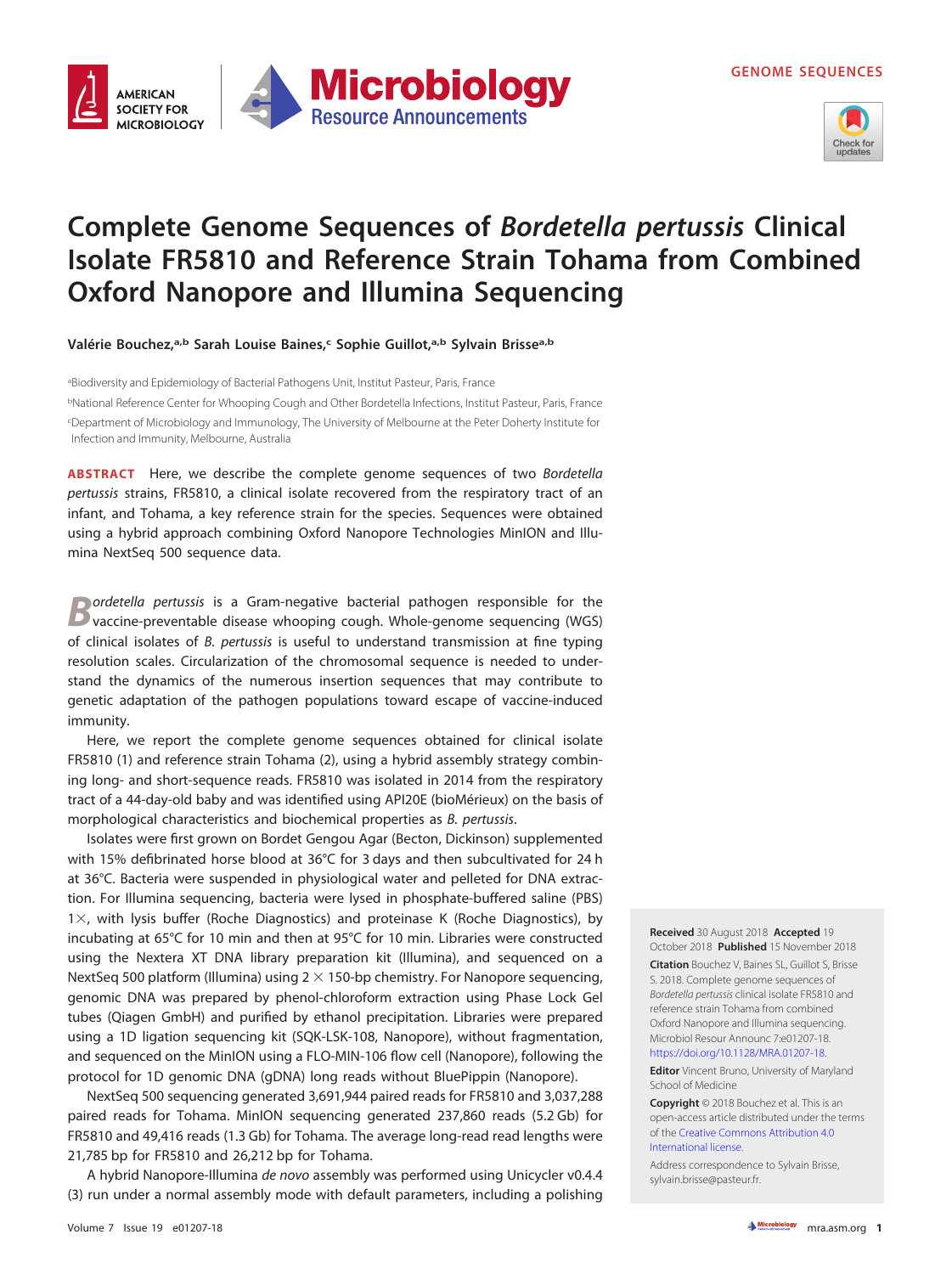step with Pilon. This produced one circular chromosome of 4,102,412 bp for Tohama  $(67.7% G + C$  content). For FR5810, a long-read only assembly was performed with the first 30 fastq files (out of the 59 files produced during the run), corresponding to 124,000 reads, using Unicycler v0.4.4 [\(3\)](#page-1-2). This produced one circular chromosome of 4,108,173 bp (67.7%  $G+C$  content). This sequence was then polished by mapping the Illumina short reads against the chromosome using Snippy v3.2 [\(https://github.com/](https://github.com/tseemann/snippy) [tseemann/snippy\)](https://github.com/tseemann/snippy), correcting variants, and then remapping in an iterative process until no variants were identified. Both chromosomes were annotated using Prokka v1.9 [\(4\)](#page-1-3).

The obtained sequence of strain Tohama was compared to its initial sequence (NCBI accession number [NC\\_002929\)](https://www.ncbi.nlm.nih.gov/nuccore/NC_002929) using progressiveMauve snapshot-2015-02-25 [\(5\)](#page-1-4), which revealed a very good synteny. The clinical isolate FR5810 was characterized as harboring the following vaccine antigen alleles:  $ptxP3$  and  $ptxA1$  for the promoter and subunit 1 of pertussis toxin, respectively, alleles fim2-1 and fim3-1 for fimbria-encoding genes, and a PRN2-type pertactin. In addition, comparison to the Tohama genome sequence using progressiveMauve snapshot-2015-02-25 [\(5\)](#page-1-4) revealed genome insertions, deletions, and multiple genomic rearrangements, as previously observed [\(6,](#page-1-5) [7\)](#page-1-6).

This work demonstrates, for the first time to our knowledge, the feasibility of achieving high-quality Bordetella pertussis genome sequences from a hybrid approach combining Nanopore and Illumina sequencing.

**Data availability.** The complete genome sequences were deposited in GenBank under the accession numbers [CP031787](https://www.ncbi.nlm.nih.gov/nuccore/CP031787) and [CP031788,](https://www.ncbi.nlm.nih.gov/nuccore/CP031788) corresponding to the sample accession numbers [SAMN09862822](https://www.ncbi.nlm.nih.gov/biosample/SAMN09862822) and [SAMN09862835,](https://www.ncbi.nlm.nih.gov/biosample/SAMN09862835) respectively. Illumina raw reads files were previously published [\(1\)](#page-1-0) under BioSample accession numbers [ERS1869884](https://www.ncbi.nlm.nih.gov/biosample/ERS1869884) and [ERS1869859,](https://www.ncbi.nlm.nih.gov/biosample/ERS1869859) and Oxford Nanopore Technologies MinION raw reads files were deposited in SRA under the accession numbers [SRX4744160](https://www.ncbi.nlm.nih.gov/sra/SRX4744160) and [SRX4744159.](https://www.ncbi.nlm.nih.gov/sra/SRX4744159) The versions described in this paper are the first versions.

### **ACKNOWLEDGMENTS**

This study was supported financially by the INCEPTION program (French Government Investissement d'Avenir grant ANR-16-CONV-0005). S.L.B. is supported by an Australian Government Research Training Program Scholarship and a Victorian Fellowship award by the Victorian State Government, Australia.

Illumina NextSeq 500 sequencing was performed at the Mutualized Platform for Microbiology (P2M) of Institut Pasteur (Paris, France). MinION sequencing was performed in the Biodiversity and Epidemiology of Bacterial Pathogens Unit of Institut Pasteur.

#### <span id="page-1-0"></span>**REFERENCES**

- 1. Bouchez V, Guglielmini J, Dazas M, Landier A, Toubiana J, Guillot S, Criscuolo A, Brisse S. 2018. Genomic sequencing of Bordetella pertussis for epidemiology and global surveillance of whooping cough. Emerg Infect Dis 24:988 –994. [https://doi.org/10.3201/eid2406.171464.](https://doi.org/10.3201/eid2406.171464)
- <span id="page-1-1"></span>2. Parkhill J, Sebaihia M, Preston A, Murphy LD, Thomson N, Harris DE, Holden MTG, Churcher CM, Bentley SD, Mungall KL, Cerdeño-Tárraga AM, Temple L, James K, Harris B, Quail MA, Achtman M, Atkin R, Baker S, Basham D, Bason N, Cherevach I, Chillingworth T, Collins M, Cronin A, Davis P, Doggett J, Feltwell T, Goble A, Hamlin N, Hauser H, Holroyd S, Jagels K, Leather S, Moule S, Norberczak H, O'Neil S, Ormond D, Price C, Rabbinowitsch E, Rutter S, Sanders M, Saunders D, Seeger K, Sharp S, Simmonds M, Skelton J, Squares R, Squares S, Stevens K, Unwin L, Whitehead S, Barrell BG, Maskell DJ. 2003. Comparative analysis of the genome sequences of Bordetella pertussis, Bordetella parapertussis and Bordetella bronchiseptica. Nat Genet 35:32– 40. [https://doi.org/10.1038/](https://doi.org/10.1038/ng1227) [ng1227.](https://doi.org/10.1038/ng1227)
- <span id="page-1-2"></span>3. Wick RR, Judd LM, Gorrie CL, Holt KE. 2017. Unicycler: resolving bacterial

genome assemblies from short and long sequencing reads. PLoS Comput Biol 13:e1005595. [https://doi.org/10.1371/journal.pcbi.1005595.](https://doi.org/10.1371/journal.pcbi.1005595)

- <span id="page-1-4"></span><span id="page-1-3"></span>4. Seemann T. 2014. Prokka: rapid prokaryotic genome annotation. Bioinformatics 30:2068 –2069. [https://doi.org/10.1093/bioinformatics/btu153.](https://doi.org/10.1093/bioinformatics/btu153)
- <span id="page-1-5"></span>5. Darling AE, Mau B, Perna NT. 2010. progressiveMauve: multiple genome alignment with gene gain, loss and rearrangement. PLoS One 5:e11147. [https://doi.org/10.1371/journal.pone.0011147.](https://doi.org/10.1371/journal.pone.0011147)
- 6. Weigand MR, Peng Y, Loparev V, Batra D, Bowden KE, Burroughs M, Cassiday PK, Davis JK, Johnson T, Juieng P, Knipe K, Mathis MH, Pruitt AM, Rowe L, Sheth M, Tondella ML, Williams MM. 2017. The history of Bordetella pertussis genome evolution includes structural rearrangement. J Bacteriol 199:e00806-16. [https://doi.org/10.1128/JB.00806-16.](https://doi.org/10.1128/JB.00806-16)
- <span id="page-1-6"></span>7. Bowden KE, Weigand MR, Peng Y, Cassiday PK, Sammons S, Knipe K, Rowe LA, Loparev V, Sheth M, Weening K, Tondella ML, Williams MM. 2016. Genome structural diversity among 31 Bordetella pertussis isolates from two recent U.S. whooping cough statewide epidemics. mSphere 1:e00036-16. [https://doi.org/10.1128/mSphere.00036-16.](https://doi.org/10.1128/mSphere.00036-16)